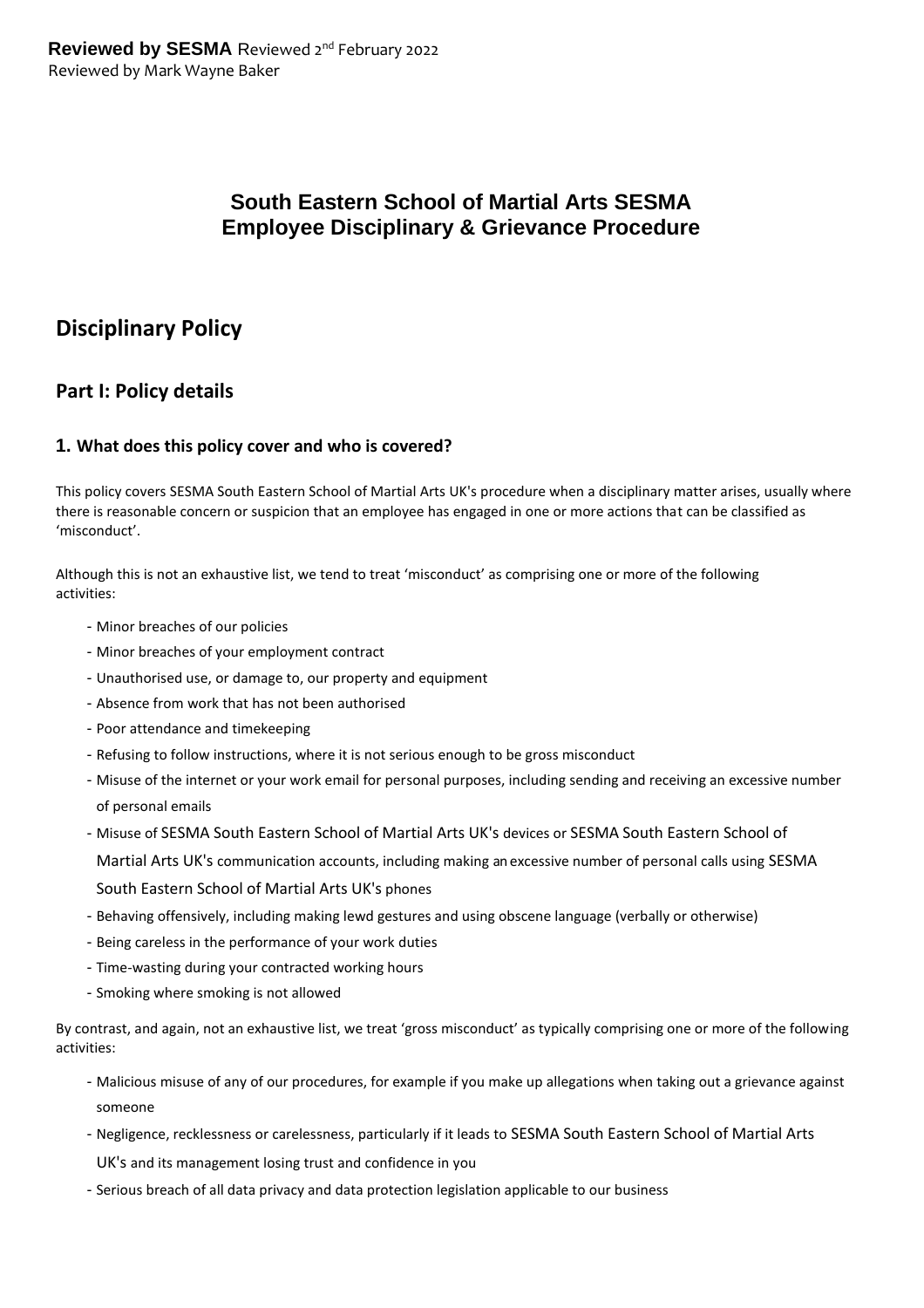- Serious health and safety breaches
- Unlawful harassment or discrimination
- Viewing, receiving, or sending anything that breaches [SESMA South Eastern School of Martial Arts UK's Harassment and Bullying Policy or our Equal Opportunities Policy
- Bullying or physical violence
- Fraud, theft, or any act of dishonesty
- Being under the influence of, or possessing, illegal drugs
- Being under the influence of alcohol, unless this is with your manager's express knowledge and permission for example, where you are involved in entertaining on the Company's behalf
- Serious and intentional damage to Company property
- Knowingly accessing websites containing offensive, obscene or pornographic material
- Serious insubordination or refusal to obey management instructions
- Serious breaches of confidence (such as disclosing SESMA South Eastern School of Martial Arts UK's

confidential information without authorisation and/or putting SESMA South Eastern School of Martial Arts

UK's IP or trade secrets at risk)

- Conduct that breaches common decency or brings the Company into disrepute

Part III of our guide sets out our approach in relation to gross misconduct, which is not the same as the way in which we handle allegations of misconduct.

There's a third category of misconduct that falls inbetween these two: 'serious misconduct'. We define this as misconduct that falls short of gross misconduct but that, taken with any previous and non-expired written warning(s) on an employee's record, would justify the imposition of a final written warning. (We cover this in context at Part II, Stage 3 of the formal disciplinary process, below.)

We will normally follow this policy in a disciplinary situation, but we are not obliged to do so (particularly if you are in your probationary period).

# **2. Who does it apply to?**

All employees. It does not apply to self-employed contractors, workers and agency workers.

## **3. It is not part of your employment contract**

This policy is not part of your employment contract. We, SESMA South Eastern School of Martial Arts UK's may amend this policy at any time.

## **4. Your right to be accompanied at disciplinary meetings**

During any meeting that takes place under this policy, you may bring someone with you. That person is generally a colleague or, if relevant, a trade union representative.

We will remind you of this entitlement when we send you a meeting invite. You must then let us know if you intend to invite someone to accompany you and who that person is, as well as their relationship to you if this is not known to us. You will be responsible for making their attendance (including any travel) arrangements and costs.

You are entirely free to choose a work colleague to accompany you. If you do choose a work colleague, please be aware that, on occasion, we may need to adjust scheduled meeting timings to ensure that we can ensure your colleague's attendance (and absence from their usual work duties) does not cause any operational challenges.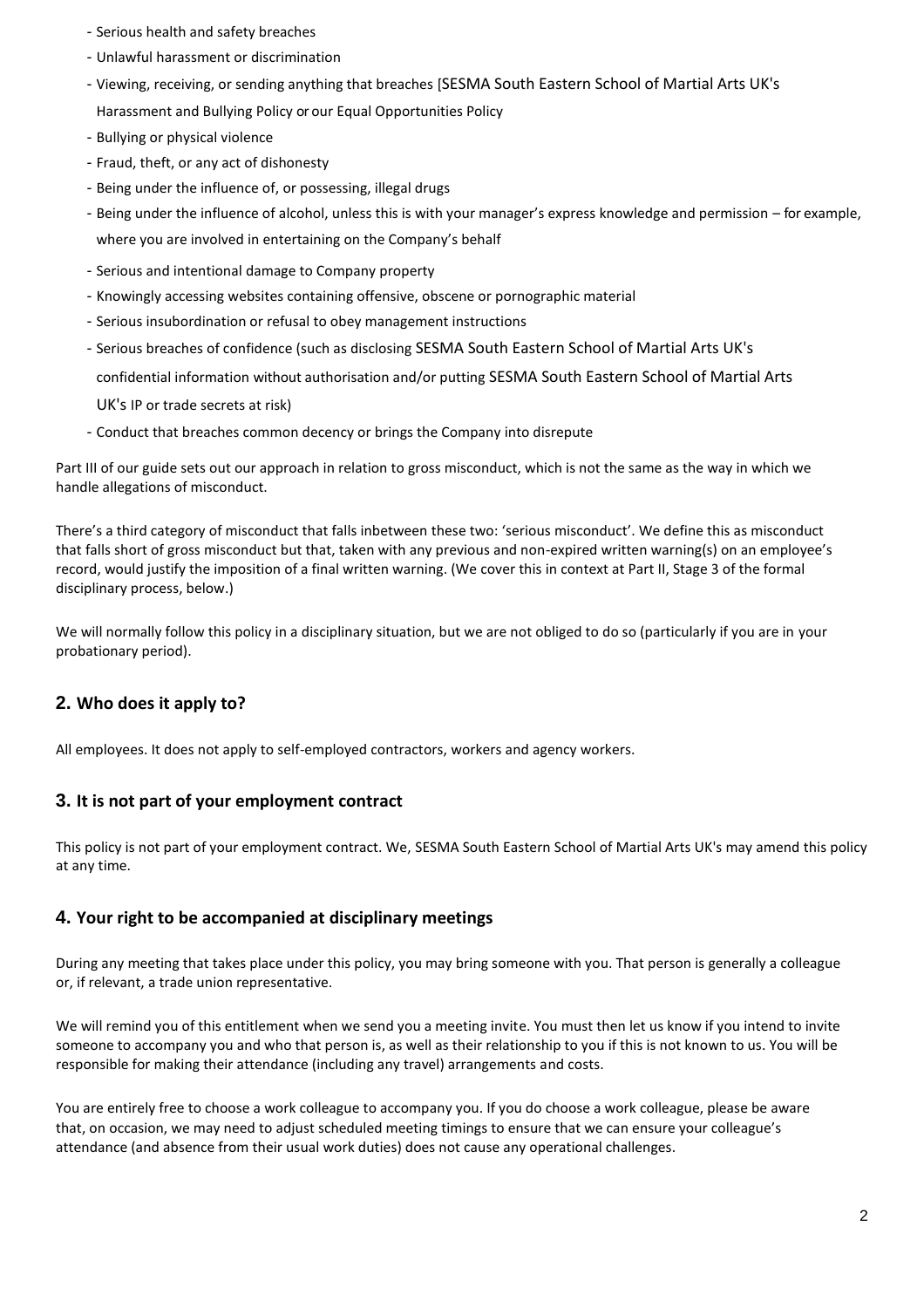#### **Speaking on your behalf**

If you would prefer them to do so, your companion may present the key points of your grievance and they may also speak openly on your behalf at the meeting. You should feel free to seek their views and confer with the during the meeting and you are entitled to leave the room for reasonable periods of time to do so.

Your companion is not permitted, however, to answer questions put directly to you or try to prevent the Company asking questions or outlining its views.

# **Part II: Our procedure when disciplinary matters arise**

This sets out the steps that we take when a disciplinary concern first arises, with the exception of where an allegation of gross misconduct arises. (Please see Part III of this policy for information on our approach where gross misconduct has been identified.)

#### **1. Before formal action is taken: informal discussions**

Where we feel it's appropriate to do so, we will aim to talk through a concern about your conduct or performance with you, including where this raises a disciplinary element.

Following that chat, we may send you what's called a Letter Of Concern, recording what we have discussed during that informal meeting.

If we can't resolve matters during this chat, or we consider that the circumstances in which our concerns have arisen make an informal discussion inappropriate, we will typically follow the formal procedure described below.

#### **2. Stage 1a: formal disciplinary action – formal meeting**

- a. We will not take disciplinary action without first having invited you to a formal meeting to discuss the concerns that have been identified. This may, however, be the only meeting that we invite you to. You may not be invited to attend any subsequent meetings that take place during any investigatory or disciplinary decision-making stages.
- b. We will write to you to invite you to this formal meeting and to provide you with the key details that you need to know, including when and where the meeting will take place, details of misconduct allegations that you may face, and the potential ramifications of these allegations being proven, or not. Unless we believe there is a good reason not to do so, we will also provide you with copies of any documents relevant to the facts, and any witness statements that we have taken.
- c. Your attendance at this meeting is really important and you're responsible for ensuring that you can make it. We will usually agree to reschedule the meeting once if, for good reason, you are unable to make the first time that we propose. But we will not allow interactions about when you can make this meeting to unreasonably delay it. If after rescheduling it once, we remain unable to schedule your attendance at this meeting, and we do not consider that your requests for other times are reasonably made, we may be forced to proceed without you being present.
- d. You are entitled to be accompanied at the meeting. See Part 1 section 4 for the rules on how this works.
- e. If you want to bring your own witnesses to the meeting and/or you have documents or other evidence you want to present, you must let us know as soon as possible in advance of the meeting taking place.
- f. During the meeting, we will go through all the details of the allegations against you, and we will outline the information, documentation and witness statements that comprise the evidence we have. We will ask you to confirm that you understand all that we have presented to you and you will be given sufficient opportunity to respond and to ask questions of us, as well as to put forward your own evidence for us to further consider. You may also invite your own witnesses to speak on your behalf at this meeting. If you want to ask questions of our witnesses, please let us know in advance and (unless we believe there is good reason not to) we will ensure that they are asked those questions,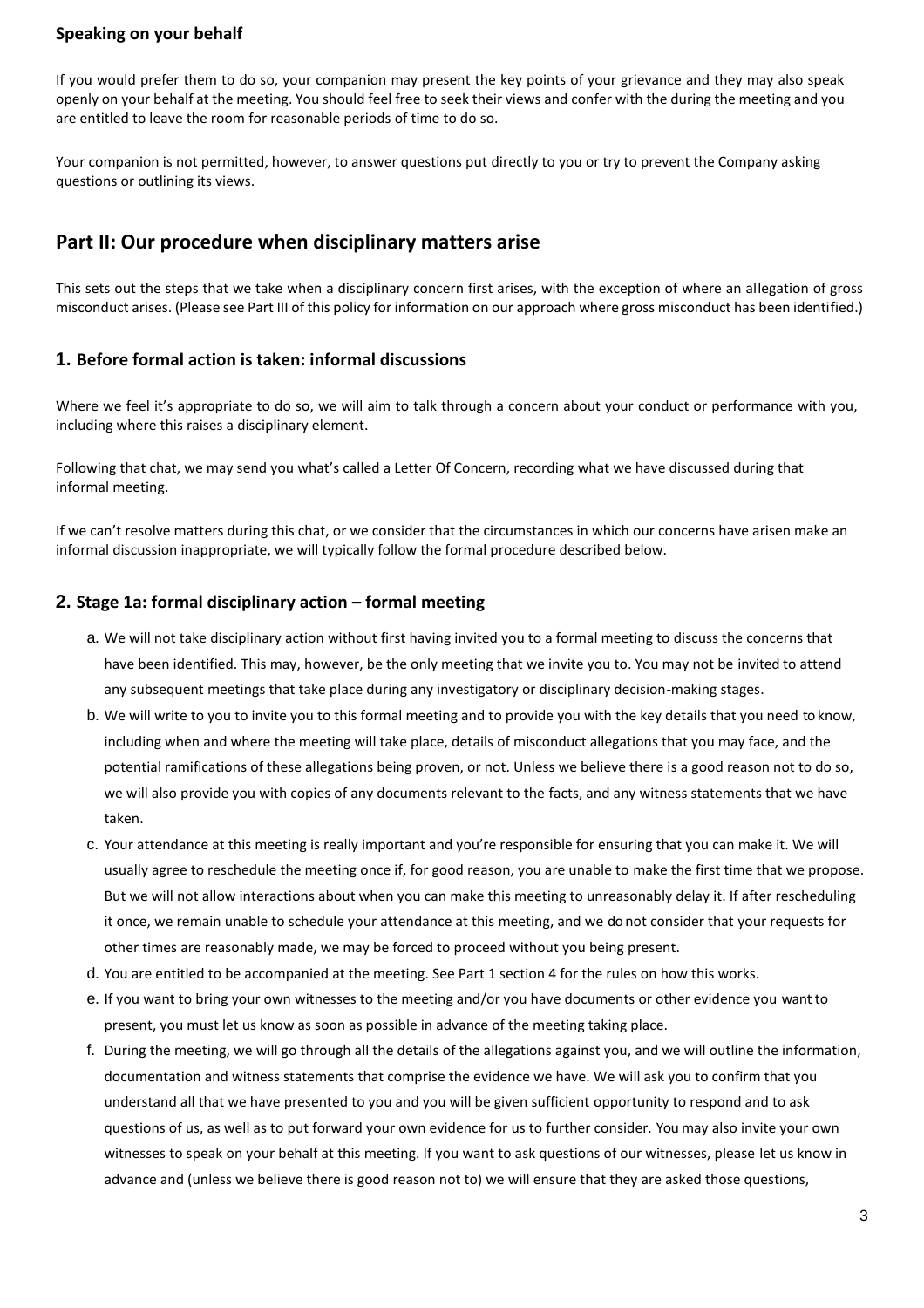respond and that we share their responses with you in a suitable manner.

g. We may record this meeting, but we will not do so without telling you. You may of course record the meeting if you wish to do so; but please tell us beforehand if you intend to do so, as it would be discourteous to make a covert recording.

### **Stage 1b: formal disciplinary action – suspension for misconduct**

(For how we handle gross misconduct, please see Part III of this policy.)

It is possible that we may suspend you from work, if you're accused of misconduct. This is not a prejudgment of any decision that we may ultimately reach – we will not have made any decisions at this stage. Suspension is typically driven by the disciplinary concerns that have been raised and all the factors that we have so far considered. So, if we suspend you, it will be in order to cause the least disruption to the business while we investigate.

If you are suspended from work, the following factors will apply:

- h. You will be prohibited from coming in to your normal workplace, or any other premises from which we conduct our business
- i. Unless we give you written authorisation to do so, you must not contact any staff, clients, customers or suppliers unless your need to contact a particular individual arises from your intention to request them to act as a witness for you (in which case, you do not need to ask us first)
- j. Provided that your contract terms do not contradict this, we will continue to pay you your full entitlement. If you fall sick during this suspension period and are unfit to work, you will be paid according to our Sickness Policy, which might mean you do not receive your full pay (i.e. if you are only entitled to statutory sick pay under your contract terms)
- k. If pre-approved holidays fall during a period of suspension, they will still count as holiday leave and will be deducted from your holiday entitlement as normal

## **3. Stage 1c: formal disciplinary action – if you raise a grievance**

Our disciplinary process will usually continue uninterrupted, even where you may raise a grievance while we are conducting our disciplinary investigation. If your grievance is linked to the matters that we're investigating under the disciplinary process, we will normally consider the matters you raise as part of the disciplinary process and not start a separate grievance process.

## **4. Stage 2: formal disciplinary action – SESMA South Eastern School of Martial Arts UK's decision**

Normally within 2 weeks of the formal meeting, we will provide you with SESMA South Eastern School of Martial Arts UK's written decision, outlining our conclusions and what we have decided.

#### **5. Stage 3: formal disciplinary action – disciplinary action and our dismissal process**

Where our decision identifies misconduct by you, we generally take the approach set out immediately below. If we have identified gross misconduct by you, our approach is different. Please see Part III of this policy for how we handle gross misconduct.

a. **Step 1:**You will receive a written warning from us, which will normally remain on your work record for 12 months from

the date you receive our decision. It will then be removed from your record.The only exceptions to this position will be if:

- a. you already have one or more non-expired written warnings on your work record, or
- b. your misconduct was serious (but not gross) misconduct.

in which case, we will move straight to Step 2 below. (And in the case of gross misconduct, see Part III below.)